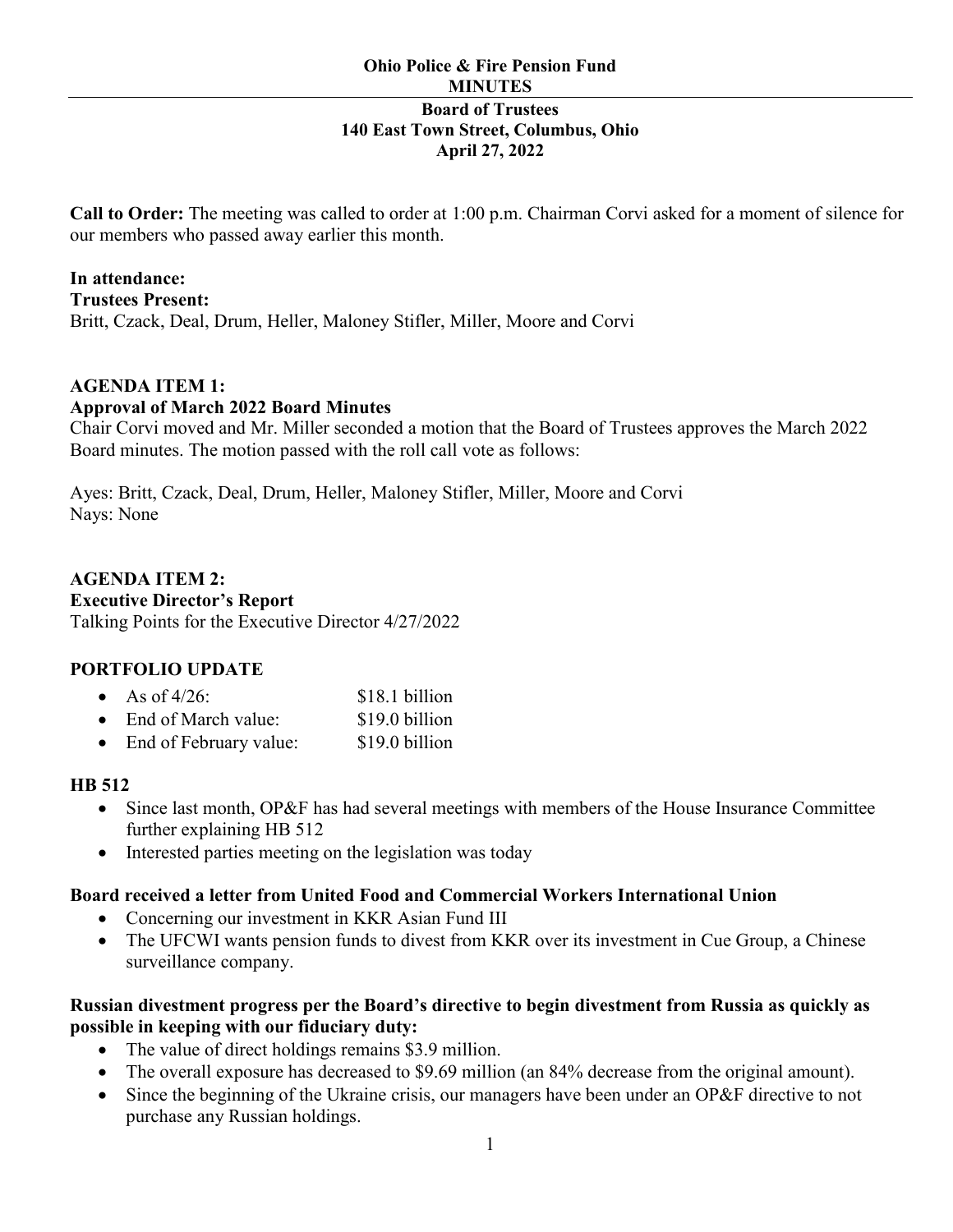• OP&F continues to be responsible to our fiduciary duty, responsibly divesting these assets as opportunities arise.

## **Succession planning update**

The Personnel Committee was provided an update on the succession plan implementation and strategic realignment over the departments.

#### **AGENDA ITEM 3 – INVESTMENT COMMITTEE/BOARD TALKING POINTS:**

Mr. Heller read the Investment Committee/Board talking points:

Items discussed or reviewed:

- Mr. Luke commented on the March month-end portfolio value, significant cash movements and year-todate investment performance.
- Wilshire provided the Board with educational content on the asset liability modeling process and sought initial feedback on potential asset allocation shifts.

Motions Approved:

- The Board approved the March 29-30, 2022 Investment Committee/Board Minutes.
- The Board approved Townsend's recommendation to commit up to \$50 million to Fairfield U.S. Multifamily Core Plus Fund II.
- The Board approved Townsend's recommendation to commit up to \$80 million to iCON Infrastructure Partners VI.
- The Board approved staff's investment manager rating recommendations for Loomis Sayles High Yield and Dimensional Fund Advisors.

# **AGENDA ITEM 4 – DISABILITY COMMITTEE:**

Mr. Britt read the Disability Committee talking points:

Items reviewed/received:

• 2021 HOST Experience Report

#### Motions approved:

- The Board approved the Disability Committee Minutes for March 29, 2022.
- There were no Death Benefit Fund cases this month.
- The Board approved thirteen (13) Initial Determination Hearings and one (1) Initial Determination Hearing was scheduled for reexamination.
- There were no Reconsideration Hearings.
- The Board approved the three (3) Appeal Hearings.
- The Board approved the Disability Reporting Waivers list.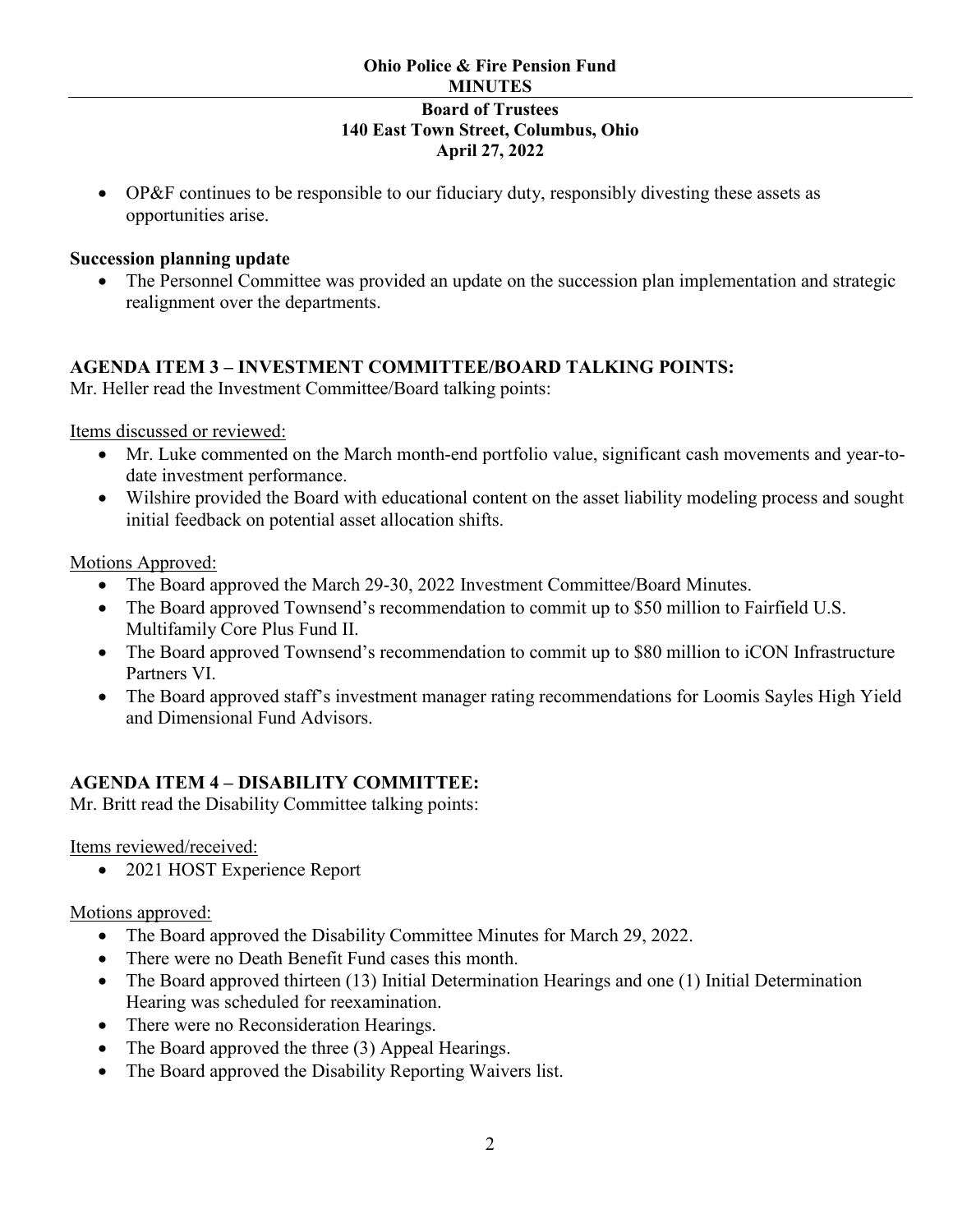Open discussion: There was none.

## **AGENDA ITEM 5 – PERSONNEL COMMITTEE TALKING POINTS**

Mr. Miller read the Personnel Committee talking points:

Items discussed or reviewed:

• The Executive Director provided the committee with an update on the succession plan implementation to date and strategic realignment over the departments.

Motions Approved:

- The Committee approved the January 25, 2022 Personnel Committee Minutes.
- The Committee entered into executive to discuss according to R.C.  $121.22(G)(1)$ , to consider the appointment, employment, dismissal, discipline, promotion, demotion, or compensation of a public employee.

# **AGENDA ITEM 6 – GOVERNMENTAL AFFAIRS & POLICY COMMITTEE**

Mr. Drum read the GAPC talking points:

Items discussed or reviewed:

• Legislative Update – Adam Hewit updated the committee on our pending state legislations:

Motions Approved:

• The Committee approved the January 26, 2022, Governmental Affairs & Policy Committee Minutes.

**AGENDA ITEM 7: Other Business** None.

#### **AGENDA ITEM 8:**

#### **Address Audience**

Charles Burkhart retired Columbus Firefighter, wanted to know if OP&F would reconsider their stipend eligibility to allow anyone that was already 65 prior to the Health care transition to be eligible for the stipend, because they won't have another QLE to qualify.